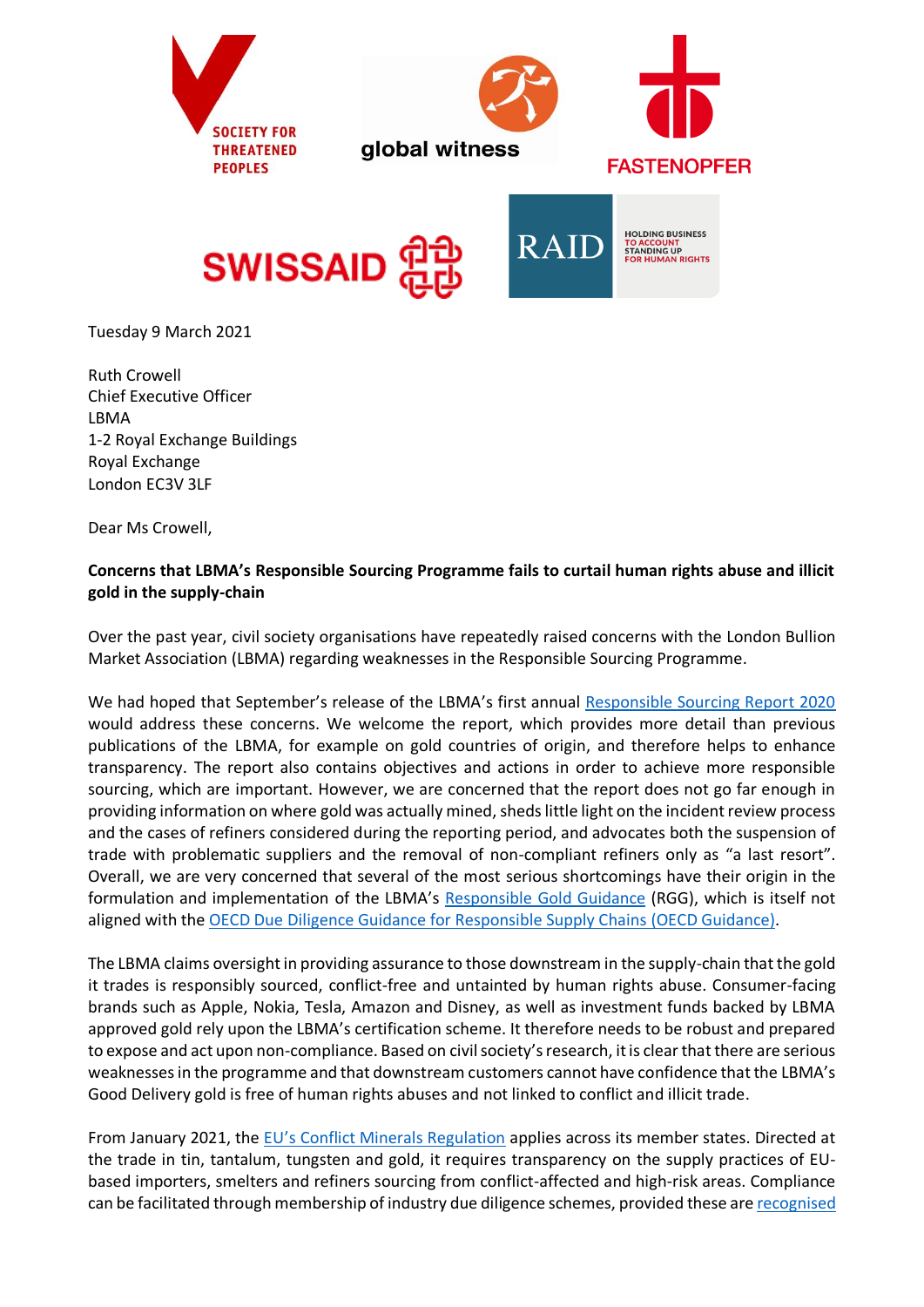under the regulation. The central requirement is that the scheme in question fully aligns, in respect of its standards and its implementation, with the foundational OECD Guidance. In our view, the LBMA's RGG falls short of the required standard and should not be recognised until there are substantial improvements.

Responding to your call for feedback on the Responsible Sourcing Report, this letter summarises the shortcomings and our key recommendations.

A key concern is the LBMA's apparent retreat from its position that refiners should suspend trade if there is a **possibility** that the gold sourced is illicit, to a new position that disengagement should only be considered as a "**last resort**". This suggests that the LBMA does not apply its own standard and instead dramatically lowers the bar. It creates confusion and risks signalling to refiners that rules can be bent. Moreover, it runs contrary to the letter and the spirit of the underlying OECD Guidance, according to which companies should disengage with suppliers which have not themselves stopped sourcing when there is a "reasonable risk" that these suppliers are linked to human rights abuses or armed groups.

Similarly, the report states that removal of a refinery from the LBMA Good Delivery List (GDL) will occur "if there have been failures that cannot be remediated or if attempts at remediation have been significantly poor". This vague standard has no basis in the RGG, which directs that all refiners must comply with all sections of the Guidance to remain on the GDL, though it does not explicitly set out the circumstances under which a refiner will be removed.

In recent months, three civil society organizations have independently raised specific cases detailing allegations that LBMA-approved refiners were associated with conflict gold or gold originating from a mine with a troubled human rights record. As set out here, each organisation has researched specific gold supply chains and is therefore, based on its analysis, solely responsible for the statements and comments that relate to the particular case in question.

Global Witness and SWISSAID published two separate reports in July 2020 – [Beneath the Shine](file:///C:/Users/RAID/Downloads/Beneath_the_Shine_-_July_2020.pdf)<sup>1</sup> and [Golden Detour](https://swissaid.kinsta.cloud/wp-content/uploads/2020/07/SWISSAID-Goldstudie-EN_final-web.pdf)<sup>2</sup> respectively – based on parallel investigations into how Switzerland-based Valcambi, on the LBMA's GDL, sourced from UAE-based refiner and gold trader Kaloti, which was linked to Sudanese conflict gold. 3

In the same month, RAID made public its **submission**<sup>4</sup> to the LBMA alleging whitewashing of serious human rights abuses at Barrick's North Mara Gold Mine in Tanzania and the failure of GDL refiner MMTC-PAMP to suspend trade or of the LBMA to publicly examine the refiner's own due diligence record.<sup>5</sup>

• Both cases are reported in the Responsible Sourcing Report, portrayed as positive examples of LBMA oversight. Yet neither case is counted as a "zero tolerance", high or even medium "nonconformance" and both LBMA refiners were found fully compliant with the RGG in their last

[raid\\_analysis\\_of\\_synergy\\_assessment\\_north\\_mara\\_gold\\_mine\\_update.pdf \(raid-uk.org\)](https://www.raid-uk.org/sites/default/files/raid_analysis_of_synergy_assessment_north_mara_gold_mine_update.pdf)

<sup>5</sup> A detailed response from Acacia (the former name for Barrick's Tanzanian subsidiary) on the allegation of human rights abuses can be found here: Acacia's response - [Business & Human Rights Resource Centre \(business-humanrights.org\)](https://www.business-humanrights.org/en/latest-news/acacias-response-3/) and a response from Barrick on the human rights allegations can be found here[: Barrick's Bristow says Tanzanian human rights allegations must be heard](https://www.miningmx.com/news/gold/40264-barricks-bristow-says-tanzanian-human-rights-allegations-must-be-heard-in-uk-court/)  [in UK court -](https://www.miningmx.com/news/gold/40264-barricks-bristow-says-tanzanian-human-rights-allegations-must-be-heard-in-uk-court/) Miningmx; a detailed response from MMTC-PAMP on the human rights allegations can be found here:

[press\\_release.pdf \(mmtcpamp.com\)](https://www.mmtcpamp.com/sites/default/files/press_release.pdf) and here: North Mara Gold Mine - [Statement \(mmtcpamp.com\).](https://www.mmtcpamp.com/sites/default/files/Statement.pdf) MMTC-PAMP did not respond to RAID's questions regarding the suspension of trade. RAID has asked the LBMA various times to respond to the above allegations, but the LBMA has not done so nor answered specific questions about its oversight role.

<sup>1</sup> Global Witness (2020): Beneath the Shine. Available fro[m Beneath the Shine: A Tale of Two Gold Refiners | Global Witness](https://www.globalwitness.org/en/campaigns/conflict-minerals/beneath-shine-tale-two-gold-refiners/)

<sup>&</sup>lt;sup>2</sup> SWISSAID (2020): Golden Detour. Available from **SWISSAID-Goldstudie-EN\_final-web.pdf** (kinsta.cloud)

<sup>3</sup> Kaloti and Valcambi's denials and detailed responses can be read in each report (see footnote 1 and 2). <sup>4</sup> RAID (2020): Submission under the LBMA's Incident Review of PAMP/MMTC-PAMP. Available from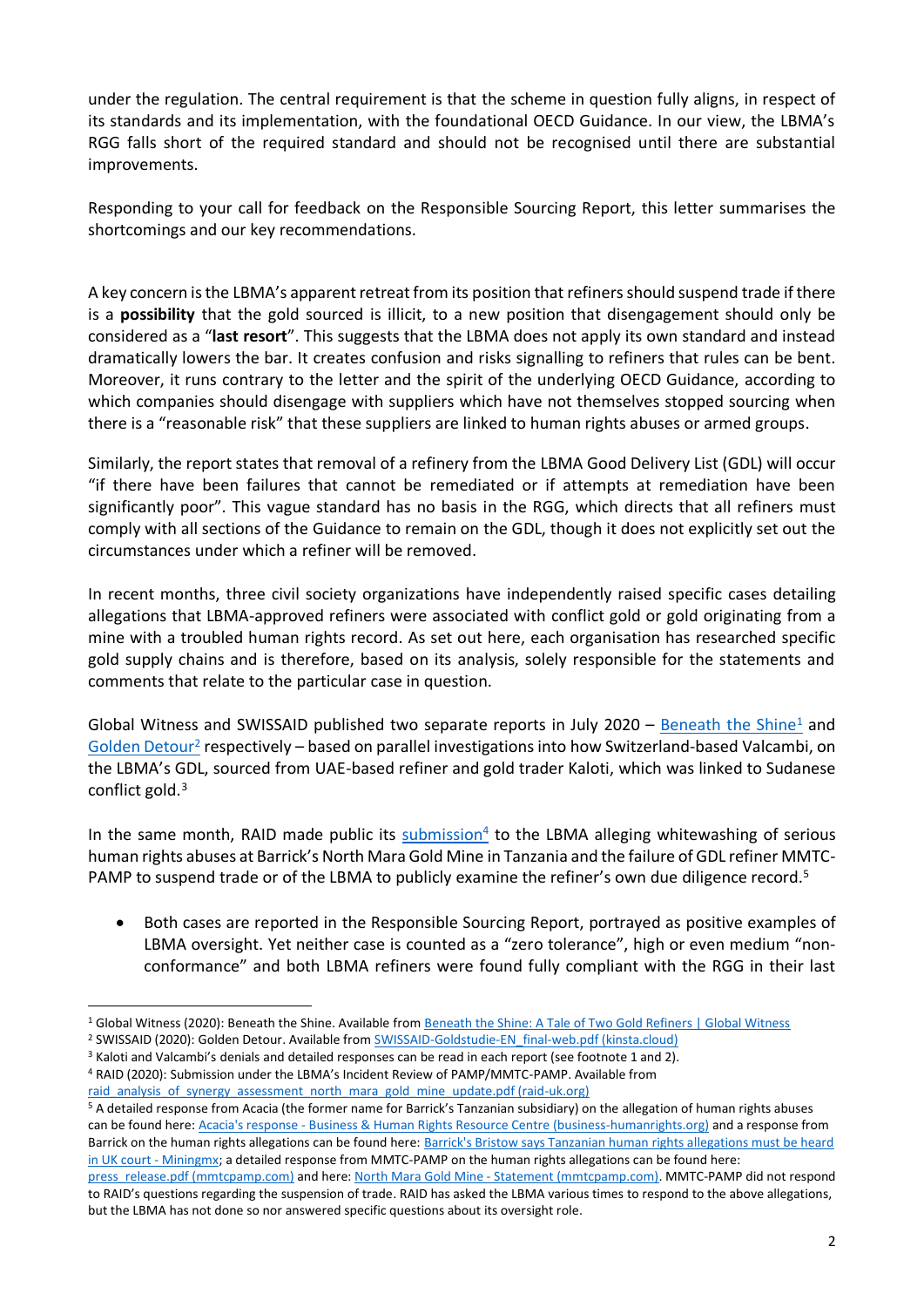audits. The report does nothing to allay concerns about the application by the LBMA of its responsible sourcing standards. For example, Global Witness and SWISSAID extensively detailed concerns regarding Valcambi's sourcing from Kaloti in the UAE, which is linked to conflict gold.<sup>3</sup> In such a case the OECD Guidance calls for an immediate suspension of engagement. In an interview the head of the Swiss Precious Metal Association ASFCMP, in an unprecedented move, made statements which were understood to, publicly criticise Valcambi for sourcing gold from Kaloti, and other major Swiss refiners have requested Valcambi to declare publicly that it should stop working with Kaloti. Valcambi confirmed that it had a business relationship with Kaloti until November 2019 and that it has never sourced materials from Sudan. <sup>6</sup> Antoine de Montmollin, CEO of the Swiss refinery Metalor, clearly stated that in his opinion Kaloti is a red flag. Yet, with regard to this case, the LBMA report merely states that a Special Audit "did not detect any nonconformances", as Valcambi's Compliance Report "described fairly the activities undertaken during the year to demonstrate compliance".

• RAID informed the LBMA and the refiner about documented human rights abuses at the North Mara mine. Yet, RAID raised concerns that the independent assessor hired by the refiner and approved by the LBMA did not publicly examine this record, failed to meet victims, or undertake enhanced due diligence in accordance with the Guidance (for example, the assessment does not demonstrate use of the LBMA's Refiners Toolkit nor, in the alternative, justify why it was not used).<sup>7</sup> Nevertheless the LBMA reported that there were no "zero-tolerances" amongst its refiners for 2019 – that is, no refiners were "associated with serious human rights abuses". This appears at odds with the LBMA reporting that North Mara was "a high-risk mine and all parties involved were working toward improving the conditions", which seems a tacit admission that human rights concerns remain. Moreover, while the assessment made recommendations to the mine on improvements to risk management, it did not recommend what the refiner should do in response to these concerns in order to meet the requirements of Step 3 of the RGG.

Global Witness, SWISSAID and RAID all highlighted gaps in LBMA's RGG, problems with the opaque Incident Review Process, obvious inconsistencies or omissions in the due diligence record of refineries, and a lack of substance behind the LBMA's reported outcomes. We have identified eleven key issues that LBMA needs urgently to address:

**1. Lack of transparency in annual reporting.** LBMA refiners' public annual reports often lack much of the information on identified risks and steps taken to address them as set out by the OECD Guidance. The OECD Guidance is also clear that companies should disclose suppliers in redflagged locations and that this information cannot be subject to business confidentiality. Yet, refiners on the GDL do not always do so, indicating that implementation of the RGG is misaligned with the requirements of the OECD Guidance.

Public reporting is a core element of due diligence. Robust, detailed and transparent reporting generates public confidence in the due diligence measures companies are taking and is a crucial mechanism to ensure that all companies profiting from the minerals in question can be engaged in addressing the risks associated with their extraction and trade.

*Recommendation(s): The LBMA should close the significant gaps between the RGG and the OECD Guidance with regards to its reporting standards and ensure that its GDL refiners publish meaningful reports.*

**2. Origin of refined gold is not correctly reported.** The Responsible Sourcing Report is providing an overview of the countries of origin of gold based on refiners' reporting to the LBMA. While this

<sup>6</sup> Available from Dubai, Switzerland, London: How the UAE became a smuggling hub for 'blood gold' (www.middleeasteye.net)

<sup>&</sup>lt;sup>7</sup> Synergy's response can be found here: [Synergy Global Consulting response to allegations by RAID \(mmtcpamp.com\).](https://www.mmtcpamp.com/sites/default/files/Statement%2010072020.pdf)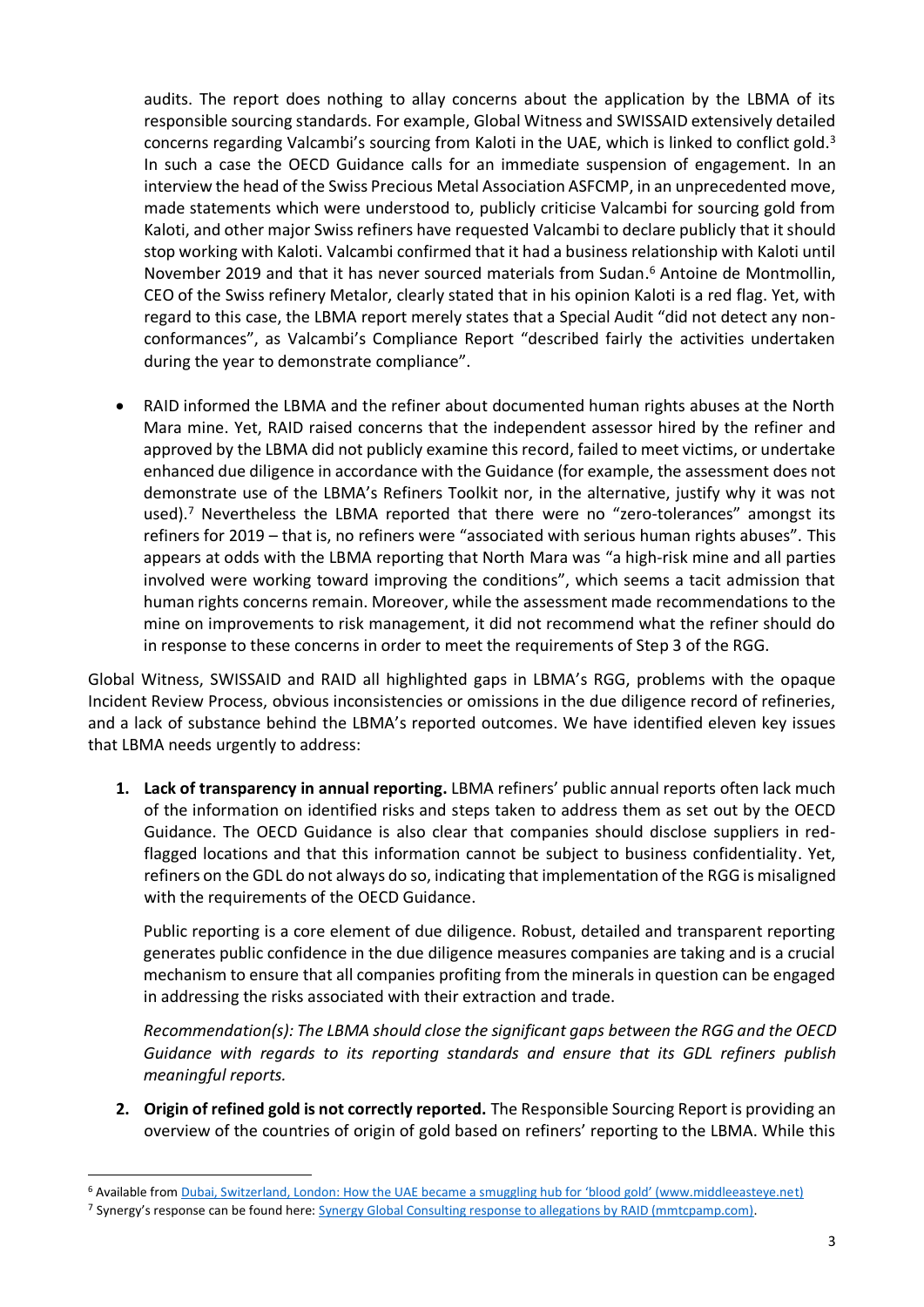is a useful step to increase transparency, it seems that often the countries of extraction of mined gold are not reported. For example, the report mentions the UAE as a gold country of origin of more than 200 tonnes of gold to LBMA GDL refineries in 2018. However, the origin of this gold is not the UAE, which is not a gold producer of significance.

*Recommendation(s): At a minimum, for "red flag" locations, Refiners' Compliance Reports should include a list of source countries and disclose all suppliers and their counterparts down the chain. Refineries need to know from which mines their mined gold comes and report the country of extraction to the LBMA as otherwise the potentially problematic origin might be hidden. However, full transparency will only occur when refiners publicly list all their suppliers, counterparts and source countries.*

**3. Weak guidance on suspending trade with problematic suppliers.** Global Witness and SWISSAID have pointed out that the RGG and the LBMA Audit Guidance only require the suspension of trade with suppliers if refiners risk sourcing conflict gold from them and not if those same suppliers are also dealing in conflict gold but sell this on to other companies. That means that refiners may cherry-pick supposedly unproblematic gold from the most tainted suppliers and by doing so are effectively propping these companies up. The LBMA's stance contradicts a key point of the OECD Guidance, to which the RGG claims to be aligned, whereby refiners are directed to suspend trade with suppliers if there is a "reasonable risk" that the latter are sourcing conflict gold, or gold linked to serious abuses, even if this is beyond the refiner's supply chain. Moreover, when it comes to the suspension of trade even within a refiner's immediate upstream supplychain, the RGG is not consistently implemented. The RGG specifies that a refiner should suspend trade if it is "*possible* [emphasis added] that there is money laundering, terrorist financing, serious human rights abuse, direct or indirect support to illegitimate non-state armed group, fraudulent misrepresentation of the origin of minerals". In the case of MMTC-PAMP, the refiner failed to suspend trade with North Mara mine, even though the assessor found risk of serious abuses to be high and that many systems to manage these risks were "not yet fully implemented or effective". By declaring in its Responsible Sourcing Report that disengagement should be considered as a "last resort" without mentioning the criteria for disengagement, the LBMA shows that it does not apply its standard and creates confusion.

*Recommendation(s): The LBMA should align its standards to the OECD Guidance to avoid the loophole allowing refiners to continue to trade with tainted suppliers and enforce RGG provision on the suspension of trade as a priority.*

**4. Low quality of audits.** While the LBMA sets out guidance for refiners and auditors, implementation needs to be much more rigorous. SWISSAID highlighted the broad discretion given to auditors when it comes to deciding what information to gather as part of their assurance work. A recent judgment in the British High Court found against an auditor for covering up evidence of money laundering in the gold supply-chain.<sup>8</sup> The OECD Alignment Assessment criticised LBMA auditors for lacking technical competencies and knowledge of appropriate subject matter.

*Recommendation(s): Auditing guidance should be tightened to provide clarity on precise information to be gathered, including from third party and external sources. The LBMA's development of an Auditor Competency Framework, which seeks to provide a better understanding of supply-chain risk, would benefit from wider consultations with civil society.*

<sup>8</sup> RAID (2020): Landmark UK Judgment in Favour of a Whistleblower Exposes Auditing Firms. Available from [landmark-uk-judgment](https://www.raid-uk.org/blog/landmark-uk-judgment-favour-whistleblower-exposes-auditing-firms)[favour-whistleblower-exposes-auditing-firms \(raid-uk.org\)](https://www.raid-uk.org/blog/landmark-uk-judgment-favour-whistleblower-exposes-auditing-firms)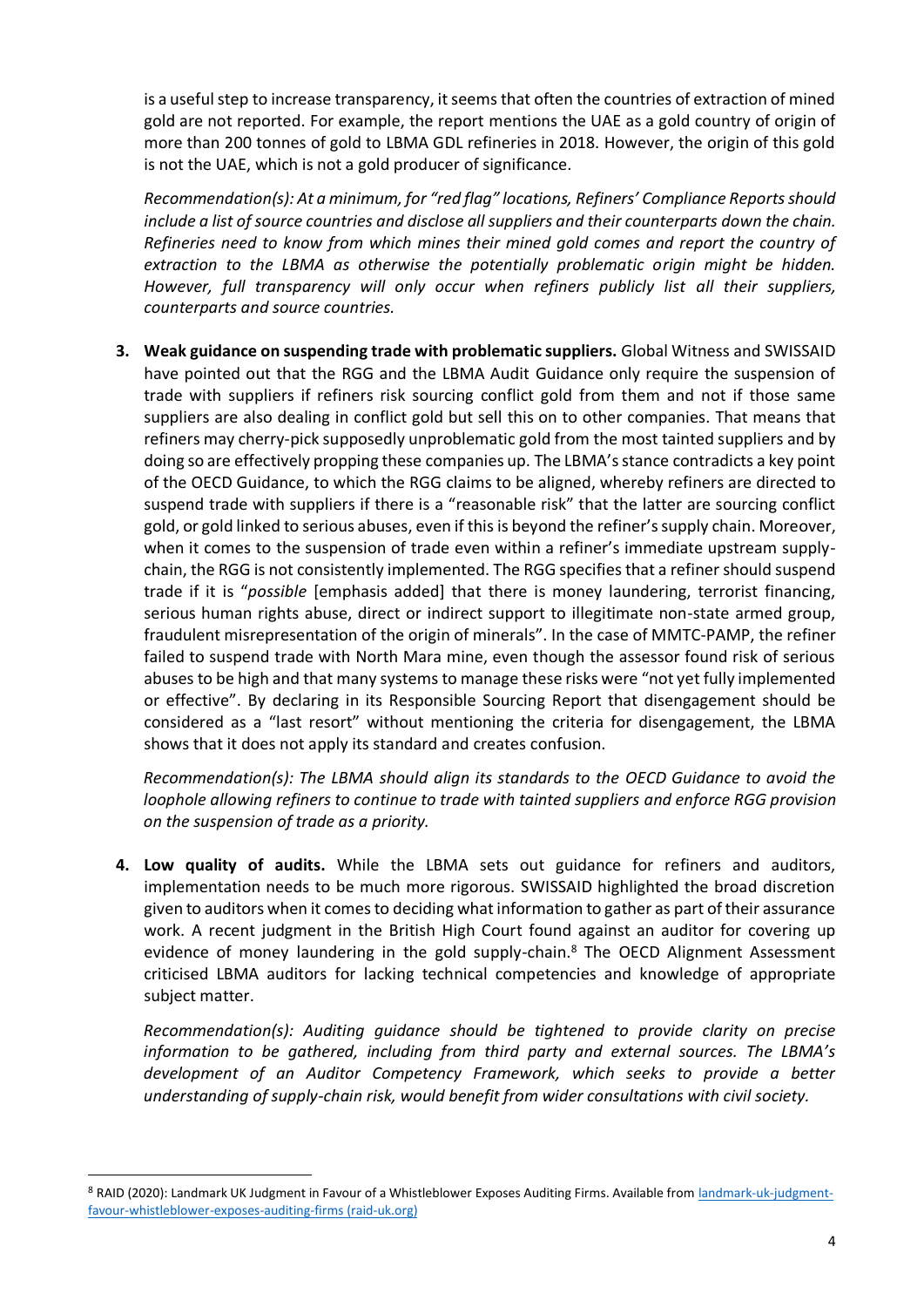**5. Lack of disclosure of audit findings.** Currently, LBMA-certified refiners only need to publish a compliance report and a summary assurance report by an auditor, which contains hardly any audit findings. Rather, the most important information from the audit  $-$  the various risks identified, any corrective action plan, and the main conclusions and recommendations – are included in a management report that remains confidential. In the case of non-compliances, these do not have to be disclosed if a refiner can resolve them through a corrective action plan and therefore the refiner has little incentive to ensure full compliance in the first place. This also means that the public is not informed about such non-compliances.

*Recommendation(s): Disclosure of detailed audit findings allowing for external scrutiny. Noncompliances and the need for corrective action plans should always be reported in audit summaries including details about the nature of the non-compliance and how it has been resolved.*

**6. LBMA lacks access to crucial information.** The LBMA has failed to provide for disclosure of the information it requires from auditors about the audits undertaken in order to exercise effective oversight. For example, the LBMA is usually not informed about high-risk suppliers in the supply chains of its Good Delivery listed refiners. Such information is crucial to oversee its standards and ensure the quality of its audits. The Swiss Federal Audit Office indicated that "the absence of access to its members' customer lists" is a major issue for the LBMA.

*Recommendation(s): The LBMA must ensure that it is informed about the identity of high-risk suppliers of its refineries at any time.*

**7. Questionable independence of auditors.** Auditing companies undertake lucrative accounting and other work for the same clients, so it could be seen as not in their commercial interest to refuse to sign-off on responsible sourcing. SWISSAID has documented cases in which key staff from the auditing companies go through a "revolving door" and take-up positions with their former clients.

*Recommendation: Auditors should be automatically rotated to allow for renewed scrutiny. The LBMA should set up criteria concerning potential conflicts of interest and enforce those rules. Auditors with other significant business with a refiner should not be engaged. LBMA should choose the auditors for a refiner. As well as maintaining its approved list, when the LBMA removes an auditor, it should publicly report its reasons for doing so and provide information to the relevant professional body.* 

**8. Opaque review processes.** The LBMA is not at all clear on how it will handle any given incident. For example, the Valcambi case led to a "Special Audit", but no Incident Review. An Incident Review of Perth Mint was announced and concluded within 8 weeks, without the release of any report. While a corrective action plan was put in place, what it involved was not disclosed. LBMA will not always confirm if an Incident Review has even started or finished. LBMA has not produced rules or procedures on how and under what conditions an Incident Review is conducted and refers to a Sanctions Policy which it has not published.

*Recommendation(s): Put in place policies and processes relating to how the LBMA handles complaints or reports of non-compliances, conducts investigations and decides upon sanctions, including the basis upon which refiners are suspended or removed from the GDL and make them public.*

**9. Findings are withheld when incidents are investigated.** In the Valcambi case mentioned above, a two page summary of a Special Audit, contracted by the refiner, simply asserted compliance without providing any substantiating evidence. In the case of MMTC-PAMP, despite being subject to an Incident Review apparently prompted b[y media reports](https://forbiddenstories.org/silence-is-golden-for-a-tanzanian-mine/) of human rights abuse, the